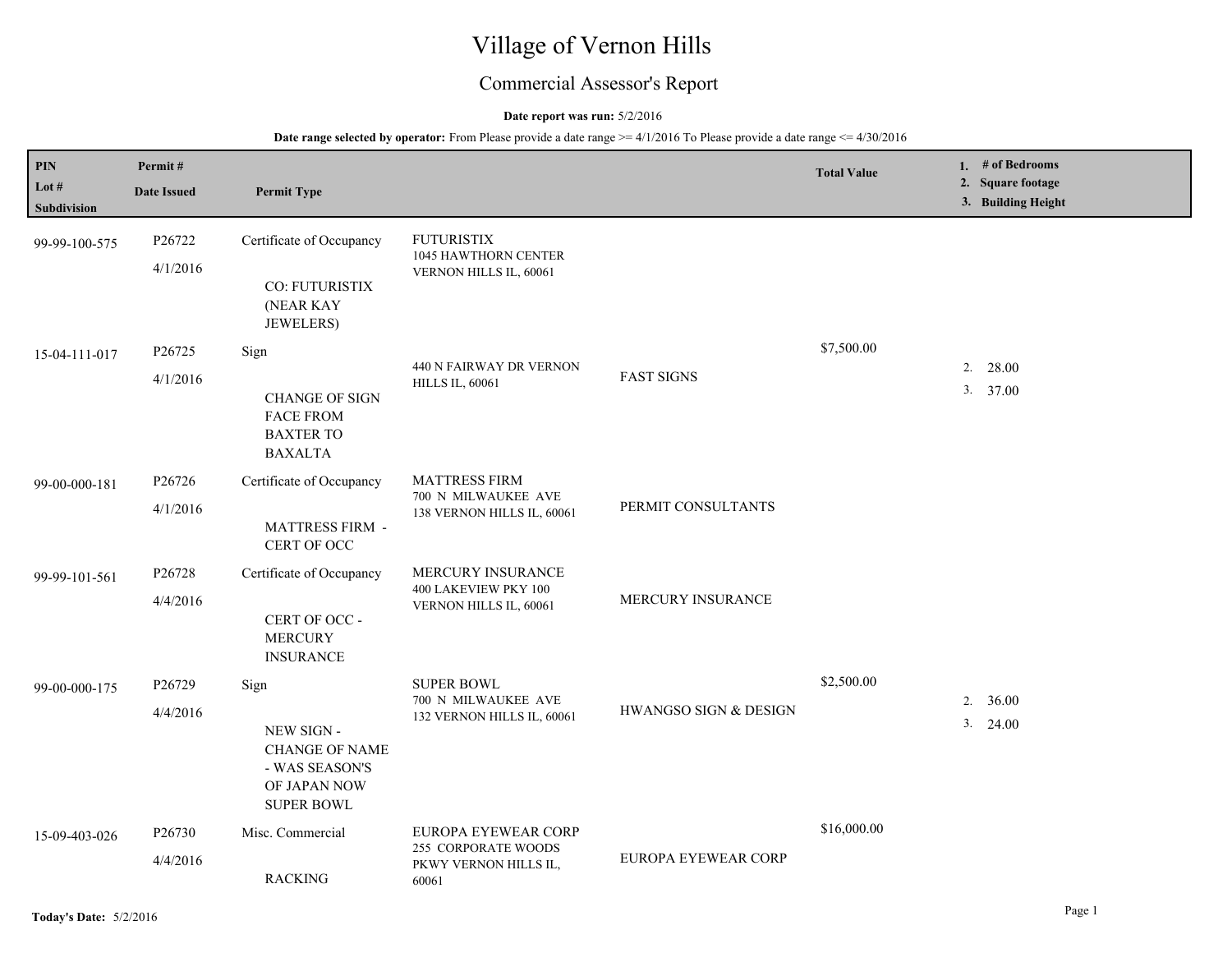| PIN                    | Permit#                                                         |                                                               |                                                       |                                              | <b>Total Value</b> | 1. # of Bedrooms                                  |
|------------------------|-----------------------------------------------------------------|---------------------------------------------------------------|-------------------------------------------------------|----------------------------------------------|--------------------|---------------------------------------------------|
| Lot $#$<br>Subdivision | <b>Date Issued</b>                                              | <b>Permit Type</b>                                            |                                                       |                                              |                    | <b>Square footage</b><br>2.<br>3. Building Height |
| 99-99-992-921          | P26732                                                          | Misc. Commercial                                              | PARKS 5TH AVENUE SALO<br>286 HAWTHORN VILLAGE         | WINSTON ELECTRIC                             | \$495.00           |                                                   |
|                        | 4/4/2016                                                        | <b>MISCELLANEOUS</b><br><b>ELECTRICAL</b>                     | <b>COMMONS VERNON HILLS</b><br>IL, 60061              |                                              |                    |                                                   |
| 99-99-999-645          | P26734                                                          | Fire Sprinklers                                               | SYMPHONY CLINICAL RES<br>700 DEERPATH DR VERNON       |                                              | \$8,050.00         |                                                   |
|                        | 4/4/2016                                                        | <b>FIRE SPRINKLER</b>                                         | <b>HILLS IL, 60061</b>                                | <b>COMPETITIVE PIPING SYST</b><br><b>INC</b> |                    |                                                   |
| 99-99-999-974          | P <sub>26739</sub>                                              | Misc. Commercial                                              | UNCLE JULIO'S<br>850 N MILWAUKEE suite 100            |                                              | \$9,500.00         |                                                   |
|                        | 4/4/2016                                                        | 10 AWNINGS (4<br><b>HAVE TEXT)</b>                            | ASL GROUP, INC<br>VERNON HILLS IL, 60061              |                                              |                    |                                                   |
| 99-99-101-191          | P <sub>26743</sub>                                              | Parking Lot                                                   | <b>BRADFORD REAL ESTATE:</b><br>1640 MILWAUKEE VERNON |                                              | \$3,300.00         |                                                   |
| $\rm{LOT}$ 4           | 4/5/2016                                                        | <b>SEAL COATING</b><br><b>CRACK FILLING</b>                   | <b>HILLS IL, 60061</b>                                | <b>MURPHY PAVING</b>                         |                    |                                                   |
| 99-99-999-310          | P26744                                                          | Parking Lot                                                   | <b>BRADFORD REAL ESTATE:</b><br>375 N MILWAUKEE AVE   |                                              | \$4,800.00         |                                                   |
|                        | 4/5/2016<br>CRACK SEALING -<br>STRIPING -SEAL<br><b>COATING</b> | VERNON HILLS IL, 60061                                        | MURPHY PAVING                                         |                                              |                    |                                                   |
| 99-00-000-801          | P26748                                                          | Certificate of Occupancy                                      | KNOWLEDGE MARKETING<br>200 N FAIRWAY DR 188           |                                              |                    |                                                   |
|                        | 4/6/2016                                                        | <b>UNIT 188-190 -</b><br><b>KNOWLEDGE</b><br><b>MARKETING</b> | VERNON HILLS IL, 60061                                | KNOWLEDGE MARKETING                          |                    |                                                   |
| 99-00-000-220          | P <sub>26749</sub>                                              | Security System                                               | <b>XFINITY</b><br>701 N MILWAUKEE AVE                 |                                              | \$1,646.00         |                                                   |
|                        | 4/6/2016                                                        | <b>SECURITY</b><br><b>SYSTEM</b>                              | 288 VERNON HILLS IL, 60061                            | <b>XFINITY</b>                               |                    |                                                   |
| 99-00-000-263          | P <sub>26750</sub>                                              | HVAC - Combination                                            | <b>MATTRESS FIRM</b><br>375 N MILWAUKEE AVE           |                                              | \$6,500.00         |                                                   |
|                        | 4/7/2016                                                        | <b>HVAC</b>                                                   | 300 VERNON HILLS IL, 60061                            | METRO TECH SERVICE COI                       |                    |                                                   |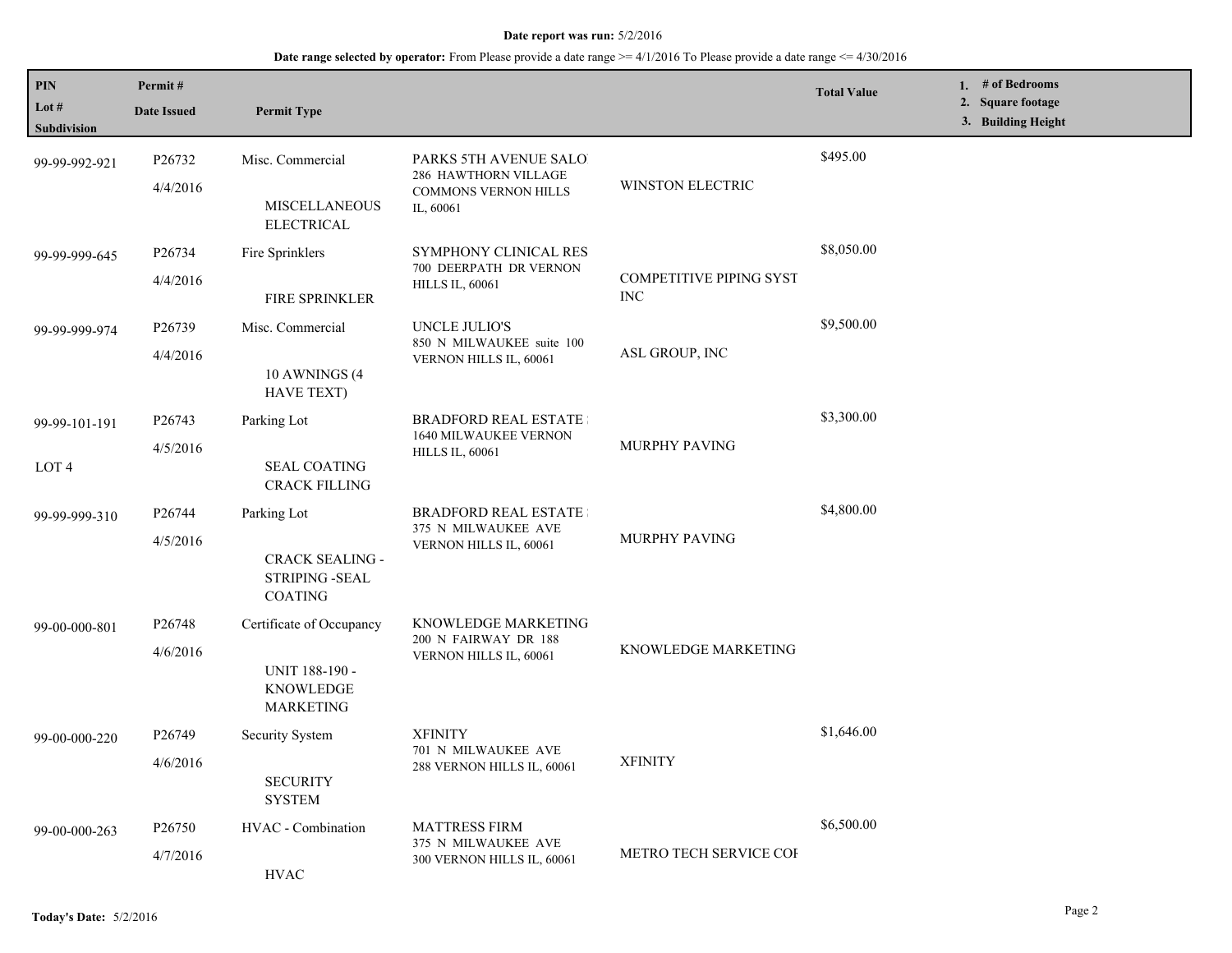| PIN<br>Lot $#$<br><b>Subdivision</b> | Permit#<br><b>Date Issued</b>   | <b>Permit Type</b>                                                                                                                                |                                                                                 |                        | <b>Total Value</b> | 1. # of Bedrooms<br>2. Square footage<br>3. Building Height |
|--------------------------------------|---------------------------------|---------------------------------------------------------------------------------------------------------------------------------------------------|---------------------------------------------------------------------------------|------------------------|--------------------|-------------------------------------------------------------|
| 99-00-000-213                        | P26751<br>4/7/2016              | HVAC - Combination<br><b>HVAC</b>                                                                                                                 | <b>SALLY BEAUTY SUPPLY</b><br>701 N MILWAUKEE AVE<br>248 VERNON HILLS IL, 60061 | METRO TECH SERVICE COF | \$6,500.00         |                                                             |
| 99-99-999-645                        | P26752<br>4/7/2016              | Voice/Data<br>DATA ONLY                                                                                                                           | SYMPHONY CLINICAL RES<br>700 DEERPATH DR VERNON<br><b>HILLS IL, 60061</b>       | NATIONAL TELECOM, INC  | \$3,500.00         |                                                             |
| 99-99-100-191                        | P26754<br>4/8/2016              | Security System<br>Misc. Comm.<br>SECURITY,<br>CAMERAS,<br><b>ACCESS</b>                                                                          | <b>THREADUP</b><br>100 N LAKEVIEW PKY suite A<br>VERNON HILLS IL, 60061         | ADT SECURITY SERVICES, | \$29,481.00        |                                                             |
| 99-99-101-749                        | P26756<br>4/8/2016              | Voice/Data<br><b>VOICE &amp; DATA -</b><br><b>T-MOBIL</b>                                                                                         | <b>T-MOBILE</b><br>850 MILWAUKEE suite 104<br>VERNON HILLS IL, 60061            | CELL TRAC SOFTWARE     | \$3,000.00         |                                                             |
| 99-99-999-297                        | P26760<br>4/11/2016             | Misc. Commercial<br><b>MISC</b><br>COMMERCIAL<br>-MARIO TRICOCI<br>resubmit received<br>$1/4/2016$ prior to<br>permitting and again<br>on 3/17/16 | MARIO TRICOCI DAY SPA<br>305 HAWTHORN CENTER<br>VERNON HILLS IL, 60061          | CHICAGO DESIGN NETWOF  | \$456,327.00       |                                                             |
| 99-99-995-195                        | P <sub>26762</sub><br>4/11/2016 | Sign<br>2 GROUND REAL<br><b>ESTATE SIGNS</b>                                                                                                      | 750 E BUNKER CT VERNON<br><b>HILLS IL, 60061</b>                                | <b>CNC GRAPHICS</b>    | \$1,126.00         |                                                             |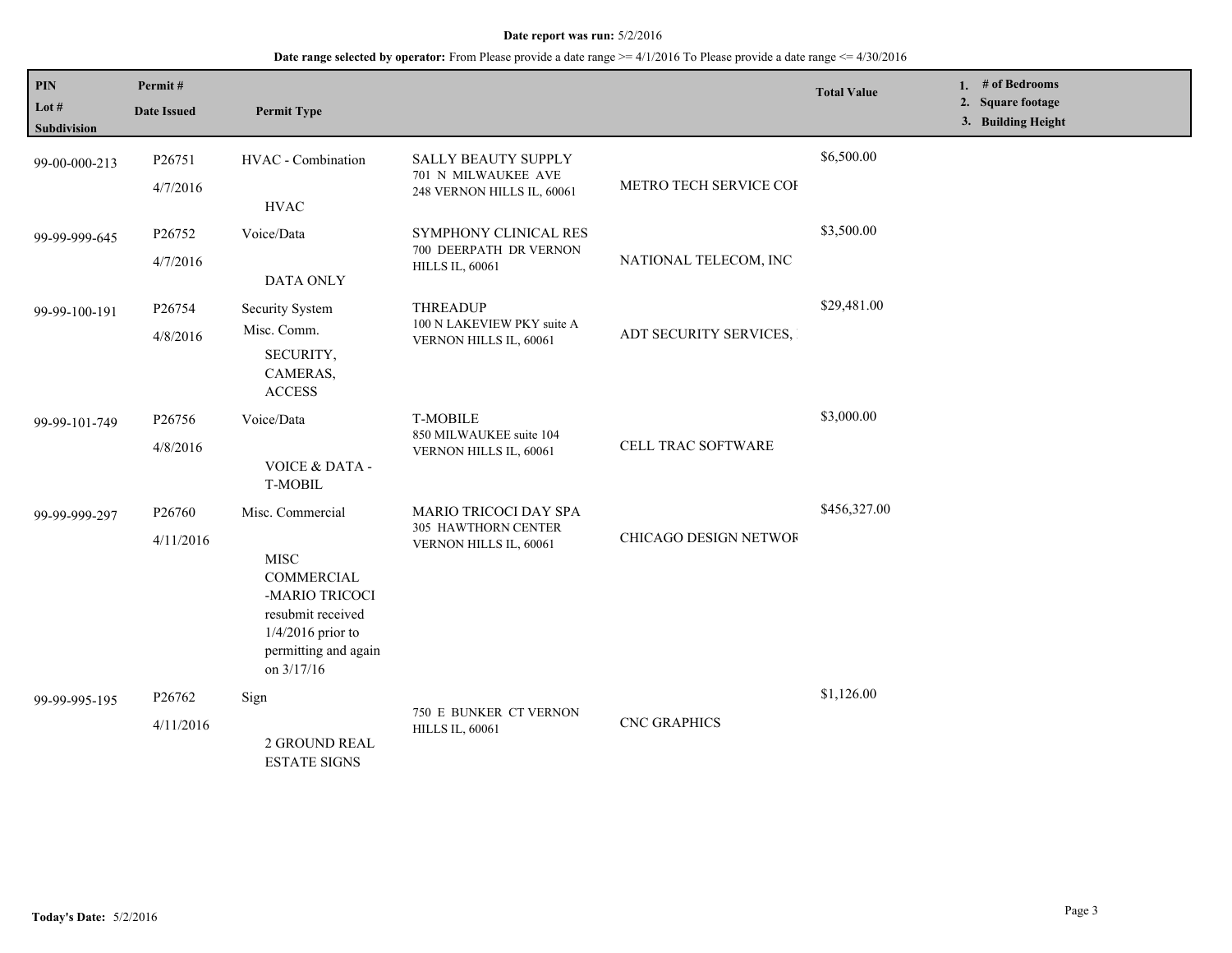| PIN<br>Lot #       | Permit#            |                                                                                                                                      |                                                                    |                                       | <b>Total Value</b> | 1. # of Bedrooms<br>2. Square footage |
|--------------------|--------------------|--------------------------------------------------------------------------------------------------------------------------------------|--------------------------------------------------------------------|---------------------------------------|--------------------|---------------------------------------|
| <b>Subdivision</b> | <b>Date Issued</b> | <b>Permit Type</b>                                                                                                                   |                                                                    |                                       |                    | 3. Building Height                    |
| 99-99-100-240      | P26772             | Misc. Commercial                                                                                                                     | DEERPATH PARK<br><b>0 DEERPATH PK VERNON</b>                       |                                       |                    |                                       |
|                    | 4/12/2016          | NEW KIDS CASTLE<br>PLAYGROUND;<br><b>UPDATE TENNIS</b><br><b>COURTS</b>                                                              | <b>HILLS IL, 60061</b>                                             |                                       |                    |                                       |
| 99-99-995-310      | P <sub>26778</sub> | Certificate of Occupancy                                                                                                             | <b>TEAVANA</b><br>806 HAWTHORN CENTER                              |                                       |                    |                                       |
|                    | 4/12/2016          | NEW OWNERS -<br><b>TEVANA</b><br>(STARBUCKS)                                                                                         | VERNON HILLS IL, 60061                                             | <b>STARBUCKS COFFEE</b>               |                    |                                       |
| 99-99-999-656      | P26791             | Re-Roofing                                                                                                                           | <b>SAM'S CLUB</b><br>335 N MILWAUKEE AVE<br>VERNON HILLS IL, 60061 |                                       | \$728,690.00       |                                       |
|                    | 4/13/2016          | <b>REROOF</b>                                                                                                                        |                                                                    | NORTH AMERICAN ROOFIN<br>SYSTEMS, INC |                    |                                       |
| 15-03-303-002      | P26793             | Fire Sprinklers                                                                                                                      | <b>CDW</b><br>200 N MILWAUKEE AV<br>VERNON HILLS IL, 60061         | 12                                    | \$4,600.00         |                                       |
| 12                 | 4/13/2016          | FIRE SPRINKLER                                                                                                                       |                                                                    | SIMPLEX GRINNELL                      |                    |                                       |
| 99-99-101-753      | P26794             | Fire Alarm                                                                                                                           | PEDIATRIC PARTNERS                                                 |                                       | \$4,900.00         |                                       |
|                    | 4/14/2016          | <b>FIRE ALARM</b>                                                                                                                    | 300 CENTER unit 103 VERNON<br><b>HILLS IL, 60061</b>               | DETECTION SYSTEMS &<br><b>SERVICE</b> |                    |                                       |
| 99-99-999-645      | P <sub>26795</sub> | Fire Alarm                                                                                                                           | SYMPHONY CLINICAL RES                                              |                                       | \$3,600.00         |                                       |
|                    | 4/14/2016          | <b>FIRE ALARM</b>                                                                                                                    | 700 DEERPATH DR VERNON<br><b>HILLS IL, 60061</b>                   | DETECTION SYSTEMS &<br><b>SERVICE</b> |                    |                                       |
| 99-00-000-075      | P <sub>26796</sub> | Misc. Commercial                                                                                                                     | PARKSON CORPORATION                                                |                                       | \$1,559.00         |                                       |
|                    | 4/14/2016          | <b>RACKING</b>                                                                                                                       | 562 BUNKER CT VERNON<br><b>HILLS IL, 60061</b>                     | PARKSON CORPORATION                   |                    |                                       |
| 99-99-100-778      | P26801             | Certificate of Occupancy                                                                                                             | REFLEXOLOGY CENTER                                                 |                                       |                    |                                       |
|                    | 4/15/2016          | 1050 HAWTHORN CENTER<br>VERNON HILLS IL, 60061<br><b>CERTIFICATE OF</b><br><b>OCCUPANCY -</b><br><b>REFLEXOLOGY</b><br><b>CENTER</b> | REFLEXOLOGY CENTER                                                 |                                       |                    |                                       |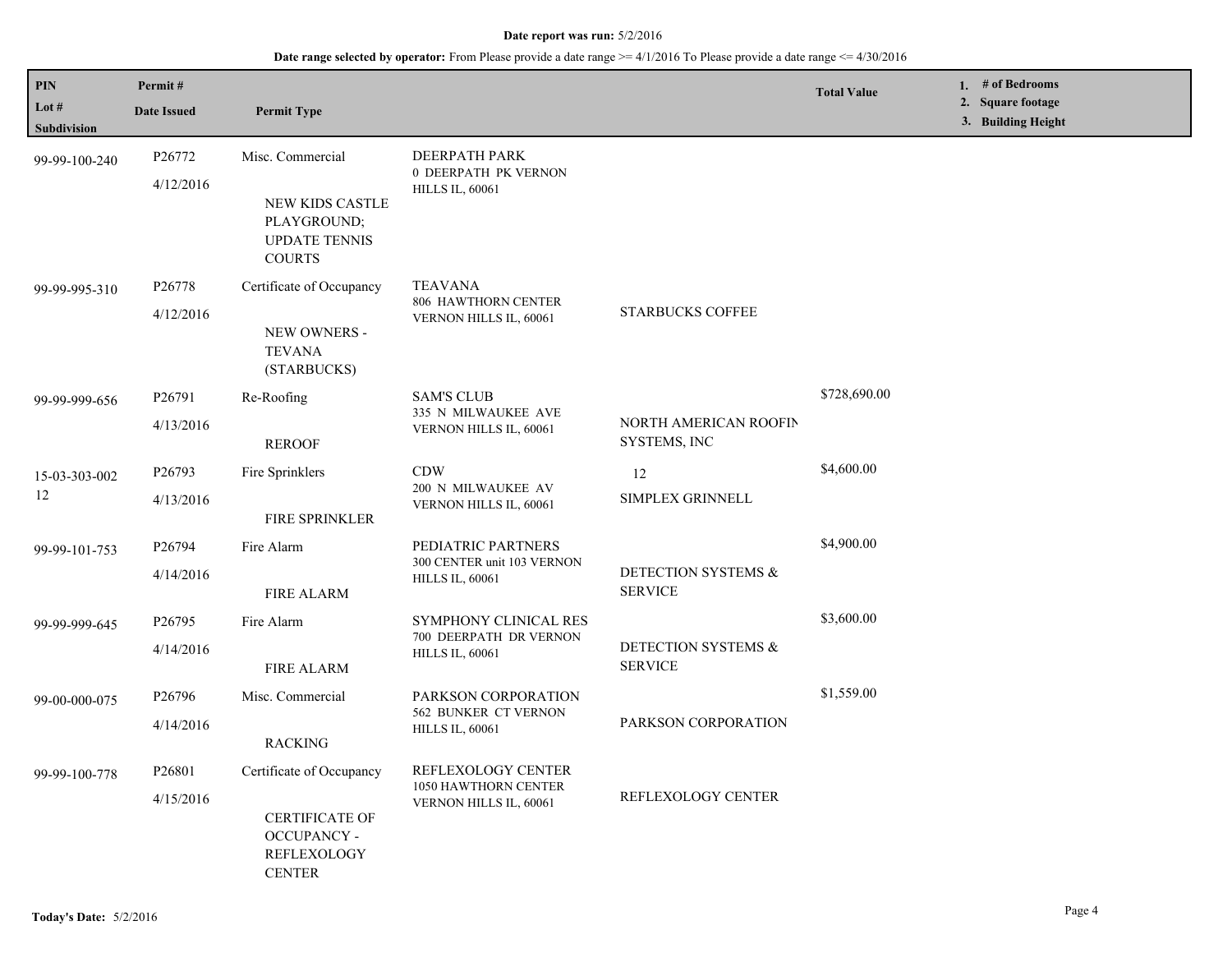| <b>PIN</b><br>Lot $#$<br><b>Subdivision</b> | Permit#<br><b>Date Issued</b> | <b>Permit Type</b>                                                                                                               |                                                                                     |                                 | <b>Total Value</b> | 1. $#$ of Bedrooms<br>2. Square footage<br>3. Building Height |
|---------------------------------------------|-------------------------------|----------------------------------------------------------------------------------------------------------------------------------|-------------------------------------------------------------------------------------|---------------------------------|--------------------|---------------------------------------------------------------|
| 99-00-000-772                               | P26807<br>4/15/2016           | Certificate of Occupancy<br><b>CO-AMERICAN</b><br><b>MOLECULAR</b>                                                               | AMERICAN MOLECULAR<br>50 N LAKEVIEW PKY 129<br>VERNON HILLS IL, 60061               | <b>ARTHUR ROGERS CO.</b>        |                    |                                                               |
| 99-99-100-128                               | P26814<br>4/19/2016           | Commercial Alteration<br><b>NORTHEASTERN</b><br><b>ILLINOIS REGINAL</b><br><b>CRIME LAB--</b><br>COMMERICAL<br><b>ALTERATION</b> | NORTHEASTERN ILLINOIS<br>1000 N BUTTERFIELD RD suite<br>1015 VERNON HILLS IL, 60061 | DLM ARCHITECTS, LTD             | \$45,000.00        |                                                               |
| 99-99-999-663                               | P26815<br>4/19/2016           | Sign<br><b>SIGN: ELITE NAILS</b>                                                                                                 | <b>ELITE NAILS</b><br>107 TOWNLINE RD VERNON<br><b>HILLS IL, 60061</b>              | CHICAGO SIGN GROUP LLC          | \$600.00           | $2. \quad 20.00$<br>3. 25.00                                  |
| 99-99-992-060                               | P26817<br>4/19/2016           | Re-Roofing<br><b>REROOF: BLDG</b><br>203-219                                                                                     | 203 COURT OF SHOREWOOD<br>VERNON HILLS IL, 60061                                    | TRAVER CONSTRUCTION, I<br>(LTD) | \$13,900.00        |                                                               |
| 99-00-000-813                               | P26820<br>4/20/2016           | Certificate of Occupancy<br>CERT OF OCC-<br><b>BAKERS</b><br><b>INSURANCE</b>                                                    | <b>BAKER INSURANCE</b><br>200 N FAIRWAY DR 212<br>VERNON HILLS IL, 60061            | <b>BAKER INSURANCE</b>          |                    |                                                               |
| 99-00-000-174                               | P26821<br>4/20/2016           | Fire Alarm<br><b>FIRE ALARM</b>                                                                                                  | AMERICA'S BEST CONTACT<br>700 N MILWAUKEE AVE<br>131 VERNON HILLS IL, 60061         | SIMPLEX GRINNELL                | \$12,900.00        |                                                               |
| 99-99-101-744                               | P26824<br>4/20/2016           | Sign<br>SIGNS: OOH-LA-LA                                                                                                         | OOH-LA-LA<br><b>643 HAWTHORN CENTER</b><br>VERNON HILLS IL, 60061                   | VAN BRUGGEN SIGNS               | \$2,500.00         |                                                               |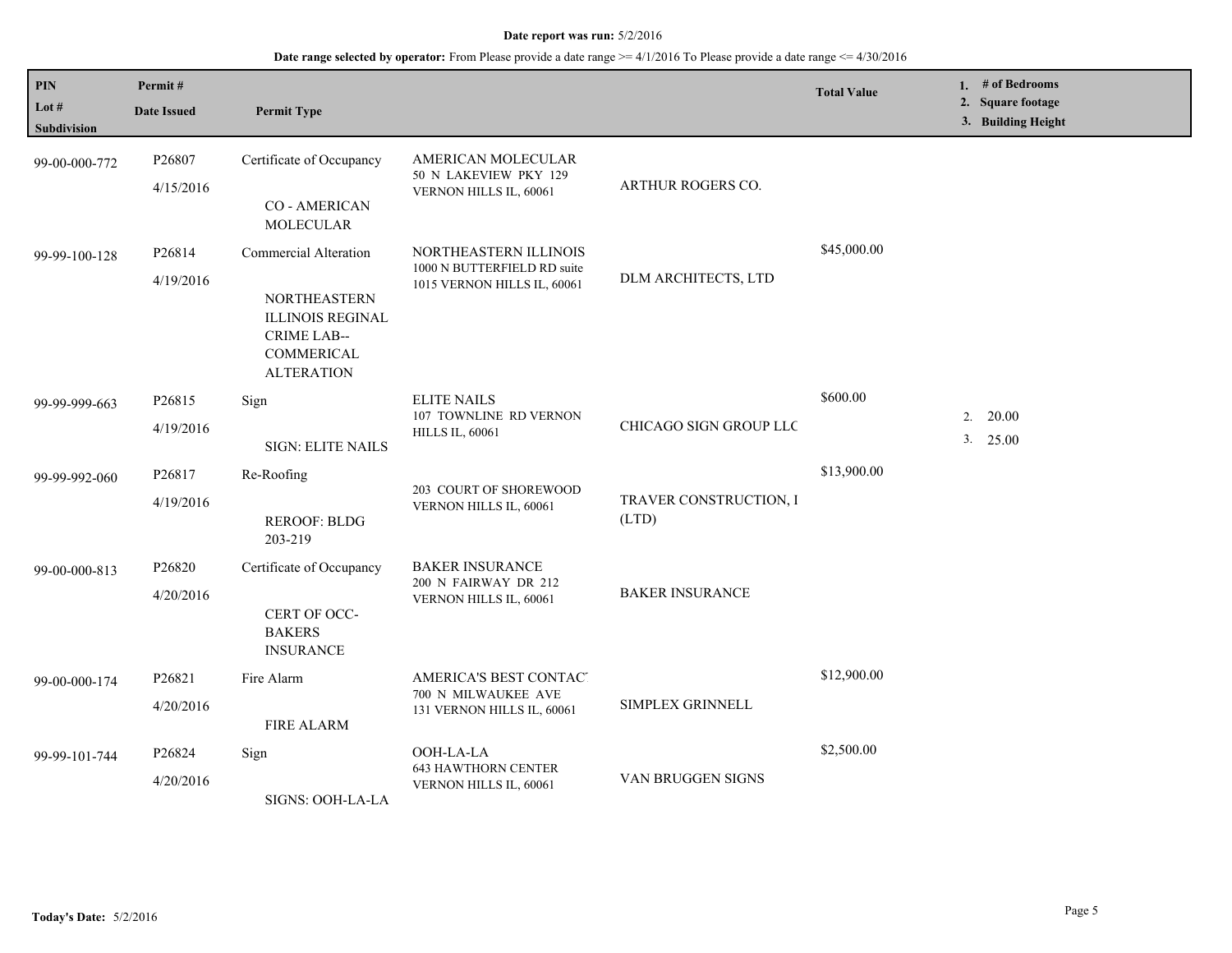| <b>PIN</b><br>Lot #<br><b>Subdivision</b> | Permit#<br><b>Date Issued</b>    | <b>Permit Type</b>                                               |                                                                                     |                                           | <b>Total Value</b> | 1. $#$ of Bedrooms<br>2. Square footage<br>3. Building Height |
|-------------------------------------------|----------------------------------|------------------------------------------------------------------|-------------------------------------------------------------------------------------|-------------------------------------------|--------------------|---------------------------------------------------------------|
| 15-04-202-141                             | P26825<br>4/20/2016              | Parking Lot<br><b>SEALCOATING</b><br>PARKING LOT                 | <b>MONNEX PRECISION</b><br>500 E BUNKER CT VERNON<br><b>HILLS IL, 60061</b>         | MONNEX PRECISION                          | \$2,700.00         |                                                               |
| 15-04-202-043                             | P26827<br>4/21/2016              | Sign<br><b>GROUND SIGN</b>                                       | 544 N LAKEVIEW PKY<br>VERNON HILLS IL, 60061                                        | <b>LANDMARK SIGN GROUP</b>                | \$5,900.00         | 28.00<br>2.<br>3.4.00                                         |
| 99-99-100-128                             | P26828<br>4/21/2016              | HVAC - Combination<br><b>3 3TON ROOFTOP</b><br><b>HVAC UNITS</b> | NORTHEASTERN ILLINOIS<br>1000 N BUTTERFIELD RD suite<br>1015 VERNON HILLS IL, 60061 | <b>AIRE SERVICES</b>                      | \$19,866.00        |                                                               |
| 99-99-100-815                             | P26830<br>4/21/2016              | Certificate of Occupancy<br>REFLEXOLOGY -<br><b>KIOSK</b>        | REFLEXOLOGY CENTER<br>1110 HAWTHORN CENTER<br>VERNON HILLS IL, 60061                | REFLEXOLOGY CENTER                        |                    |                                                               |
| 99-99-101-753                             | P <sub>26835</sub><br>4/22/2016  | Fire Sprinklers<br><b>FIRE SPRINKLER</b>                         | PEDIATRIC PARTNERS<br>300 CENTER unit 103 VERNON<br><b>HILLS IL, 60061</b>          |                                           | \$8,740.00         |                                                               |
| 99-00-000-239                             | P26837<br>4/22/2016              | HVAC - Combination<br>hvac combination                           | 701 N MILWAUKEE AVE<br>358 VERNON HILLS IL, 60061                                   | <b>GREAT LAKES SERVICE</b>                | \$10,064.00        |                                                               |
| 99-99-100-857                             | P <sub>268</sub> 39<br>4/25/2016 | Sign<br><b>SIGN</b>                                              | <b>BUFFALO WILD WINGS</b><br>361 TOWNLINE VERNON<br><b>HILLS IL, 60061</b>          | SIGNS OF DISTINCTION, INC                 | \$5,600.00         |                                                               |
| 99-99-990-545                             | P <sub>26840</sub><br>4/25/2016  | HVAC - Combination<br><b>2 ROOFTOP UNITS</b>                     | LAKEVIEW PRESBYTERIAN<br>1100 N LAKEVIEW PKY<br>VERNON HILLS IL, 60061              | LOMBARDO'S HEATING &<br><b>COOLING</b>    | \$14,800.00        |                                                               |
| 99-99-101-753                             | P <sub>26855</sub><br>4/26/2016  | Voice/Data<br><b>VOICE AND DATA</b>                              | PEDIATRIC PARTNERS<br>300 CENTER unit 103 VERNON<br><b>HILLS IL, 60061</b>          | <b>ACI - AFFORDABLE</b><br>COMMUNICATIONS | \$7,950.00         |                                                               |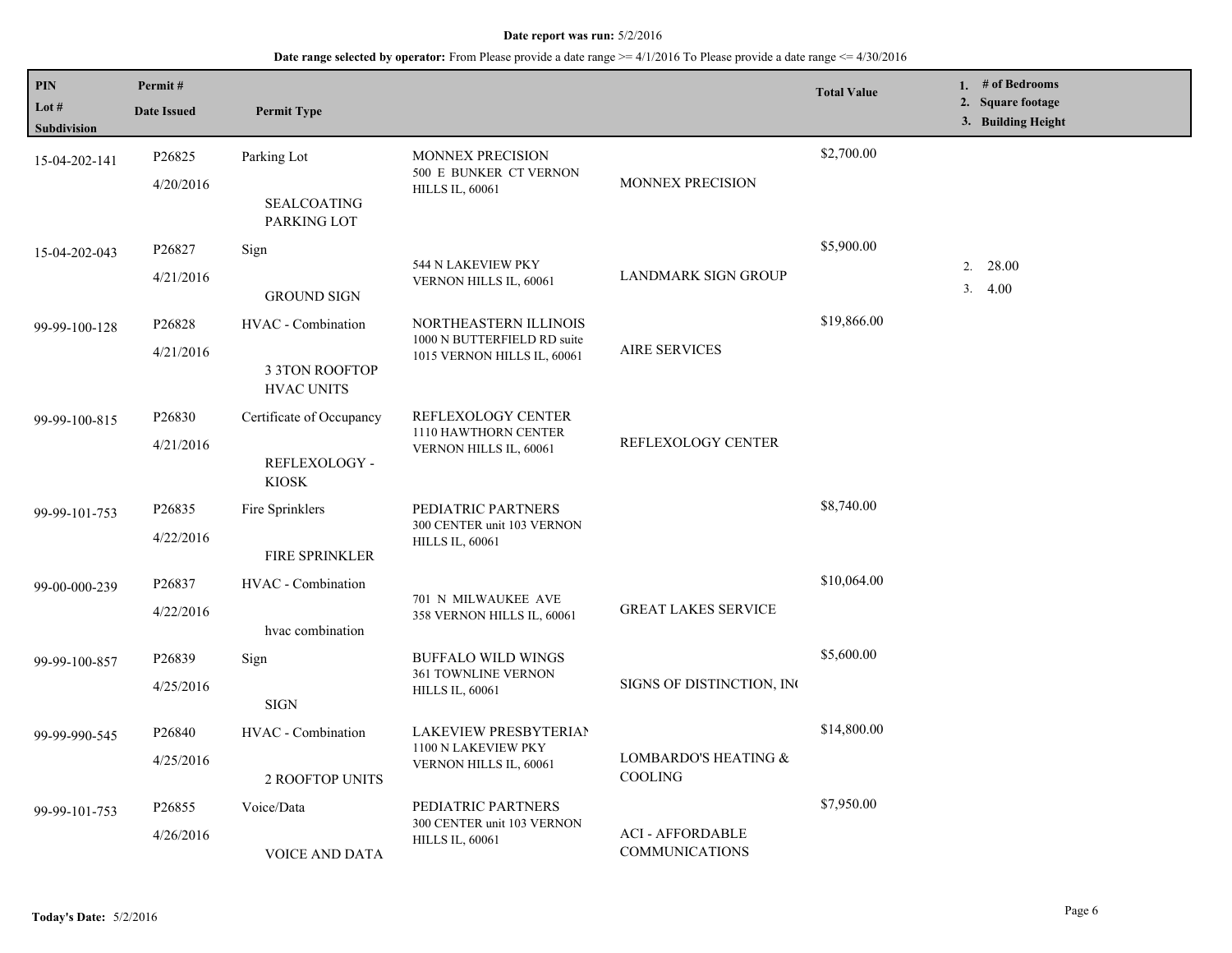| PIN<br>Lot #<br>Subdivision | Permit#<br><b>Date Issued</b>   | <b>Permit Type</b>                                                                                                                     |                                                                                 |                                          | <b>Total Value</b> | 1. # of Bedrooms<br>2. Square footage<br>3. Building Height |
|-----------------------------|---------------------------------|----------------------------------------------------------------------------------------------------------------------------------------|---------------------------------------------------------------------------------|------------------------------------------|--------------------|-------------------------------------------------------------|
| 15-03-101-005               | P26856<br>4/27/2016             | Parking Lot<br>Misc. Comm.<br>SEALCOAT,<br>STRIPE,<br><b>CRACKSEAL AND</b><br>CONCRETE DRIVE<br><b>TO REAR</b><br><b>DUMPSTER AREA</b> | ON THE BORDER<br>535 N LAKEVIEW PKY<br>VERNON HILLS IL, 60061                   | PROFESSIONAL PAVING &<br><b>CONCRETE</b> | \$10,169.00        |                                                             |
| 99-99-990-158               | P26857<br>4/27/2016             | Sign<br><b>GROUND SIGN:</b><br>ALI/SCOTSMAN                                                                                            | ALI GROUP/SCOTSMAN INI<br>101 CORPORATE WOODS<br>PKWY VERNON HILLS IL,<br>60061 | POBLOCKI SIGN COMPANY                    | \$18,813.00        | 3.700                                                       |
| 99-00-000-191               | P <sub>26858</sub><br>4/27/2016 | Certificate of Occupancy<br>CERT OF OCC -<br>NEW OWNER - KFC                                                                           | <b>KFC</b><br>700 N MILWAUKEE AVE<br>148 VERNON HILLS IL, 60061                 | <b>EDDIES RESTAURANT</b><br>COMPANY, INC |                    |                                                             |
| 99-99-999-990               | P26859<br>4/27/2016             | Commercial Alteration<br>COMMERCIAL<br><b>ALTERATION</b>                                                                               | DR STEVEN SHUBERT<br>850 N MILWAUKEE AVE suite<br>210 VERNON HILLS IL, 60061    | DREAM BIG DEVELOPEMEI                    | \$35,000.00        |                                                             |
| 99-00-000-190               | P26860<br>4/27/2016             | Certificate of Occupancy<br>NEW OWNERS -<br><b>MCDONALDS</b>                                                                           | <b>MCDONALD'S</b><br>700 N MILWAUKEE AVE<br>147 VERNON HILLS IL, 60061          | MCDONALDS RESTURANT                      |                    |                                                             |
| 99-99-995-495               | P26861<br>4/27/2016             | Certificate of Occupancy<br>C OF O NEW<br><b>OWNERS</b><br><b>MCDONALD</b>                                                             | <b>MCDONALDS</b><br>909 HAWTHORN CENTER<br>VERNON HILLS IL, 60061               | MCDONALD RESTAURANT<br>10547             |                    |                                                             |